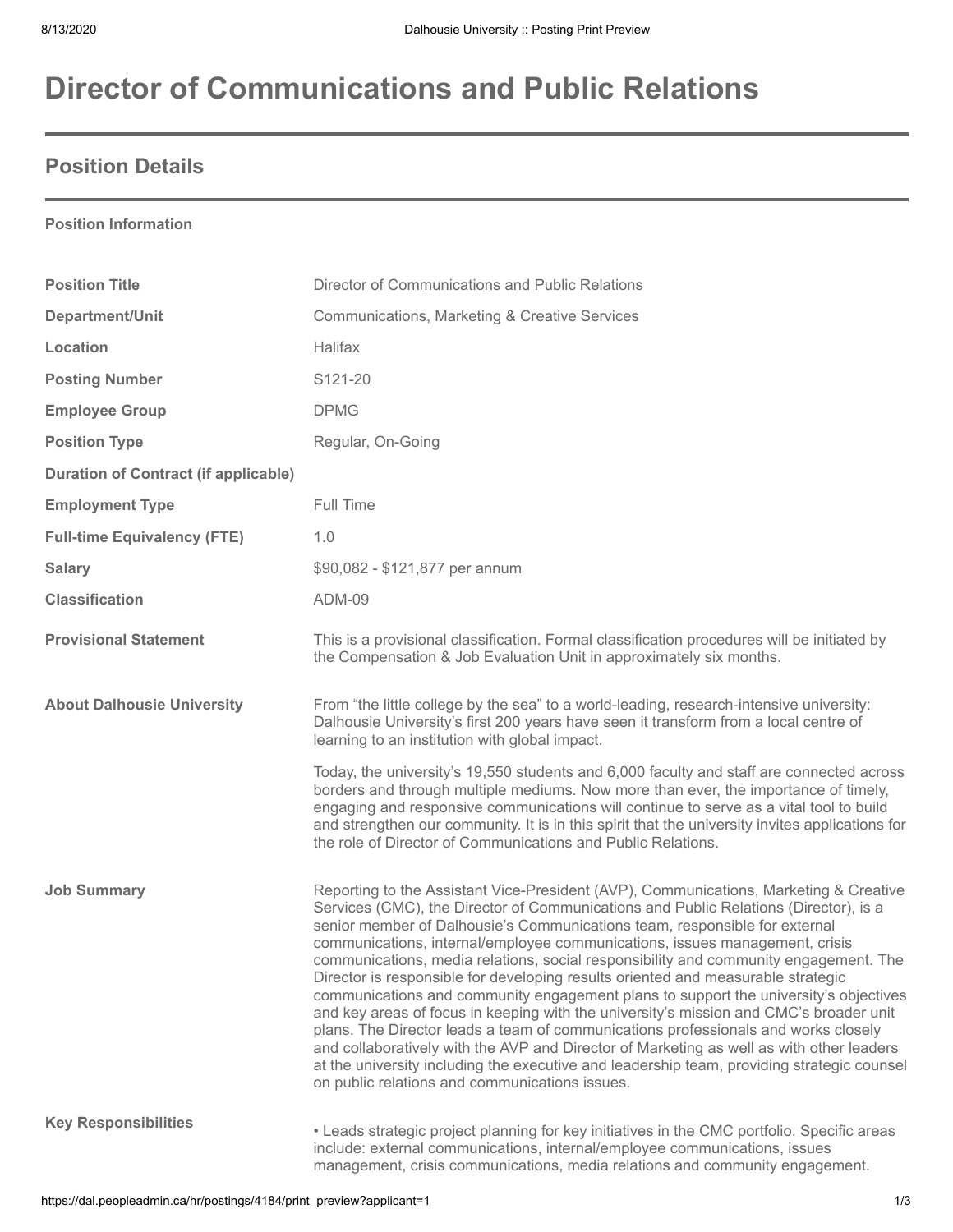#### 8/13/2020 **Dalhousie University :: Posting Print Preview**

|                                  | • Manages, evaluates and oversees development, implementation and execution of<br>annual strategic communications plans in support of Dalhousie's strategic priorities and<br>business goals and provides senior strategic counsel, critical analysis and alternative<br>approaches and recommendations on a wide range of issues and opportunities as well<br>as develops and interprets related policies and procedures.<br>. In consultation and collaboration with the AVP, anticipates issues as well as provides<br>timely advice and counsel on continuing and emergent issues and leads initiatives with<br>positive impact. Acts as a trusted advisor to the AVP and senior leadership team on<br>projects, issues and opportunities. Researches, prepares documents and briefings and<br>makes recommendations to the AVP.<br>• Develops meaningful measurement vehicles and tracks and reports results for all<br>communications efforts and plays an instrumental role in anticipating and assessing<br>reputational risk. As a member of the Communications team, the Director is instrumental<br>in building and protecting the institution's reputation and image among various<br>constituencies.<br>• Leads and collaborates with communications staff, and communicators across the<br>campus in other departments by providing strategic counsel in diverse areas including<br>crisis communications, strategic plan development, issues management and media<br>relations.<br>• Manages personnel/administrative functions (e.g. hiring, training, supervising,<br>evaluating, providing professional development opportunities, etc.) for the purpose of<br>maintaining adequate staffing levels, enhancing satisfaction and productivity of<br>personnel and ensuring department outcomes are achieved. |
|----------------------------------|-------------------------------------------------------------------------------------------------------------------------------------------------------------------------------------------------------------------------------------------------------------------------------------------------------------------------------------------------------------------------------------------------------------------------------------------------------------------------------------------------------------------------------------------------------------------------------------------------------------------------------------------------------------------------------------------------------------------------------------------------------------------------------------------------------------------------------------------------------------------------------------------------------------------------------------------------------------------------------------------------------------------------------------------------------------------------------------------------------------------------------------------------------------------------------------------------------------------------------------------------------------------------------------------------------------------------------------------------------------------------------------------------------------------------------------------------------------------------------------------------------------------------------------------------------------------------------------------------------------------------------------------------------------------------------------------------------------------------------------------------------------------------------------------------------------------------------|
| <b>Note</b>                      |                                                                                                                                                                                                                                                                                                                                                                                                                                                                                                                                                                                                                                                                                                                                                                                                                                                                                                                                                                                                                                                                                                                                                                                                                                                                                                                                                                                                                                                                                                                                                                                                                                                                                                                                                                                                                               |
| <b>Qualifications</b>            | Degree in communications, public relations, journalism or similar discipline, plus<br>considerable experience as a senior communications/public relations professional.<br>Accreditation with IABC or CPRS is desirable. Must have demonstrated success in<br>delivering results across multiple platforms and to multiple audiences, in support of<br>institutional strategic objectives, preferably in a large, complex environment. Well-<br>developed skills in analysis, problem-solving, and critical thinking are required, as is<br>proven success evaluating complex issues quickly and identifying appropriate actions<br>that protect and enhance reputation. Demonstrated commitment to continuous learning<br>in the areas of equity, diversity and inclusion and evidence of advancing those values<br>within previous organizations is required. Demonstrated leadership, team building and<br>performance enhancement skills are required.                                                                                                                                                                                                                                                                                                                                                                                                                                                                                                                                                                                                                                                                                                                                                                                                                                                                    |
| <b>Job Competencies</b>          | The successful candidate is expected to demonstrate proficiency in Dalhousie's core<br>and leadership competencies (https://www.dal.ca/dept/leaders.html), in particular:<br>- Respect & Inclusion<br>- Thinking and Acting Strategically<br>- Relationship Building<br>- Resource & Process Management<br>- Change & Innovation                                                                                                                                                                                                                                                                                                                                                                                                                                                                                                                                                                                                                                                                                                                                                                                                                                                                                                                                                                                                                                                                                                                                                                                                                                                                                                                                                                                                                                                                                              |
| <b>Additional Information</b>    | Dalhousie University supports a healthy and balanced lifestyle. Our total compensation<br>package includes a defined benefit pension plan, health and dental plans, a health<br>spending account, an employee and family assistance program and a tuition assistance<br>program.                                                                                                                                                                                                                                                                                                                                                                                                                                                                                                                                                                                                                                                                                                                                                                                                                                                                                                                                                                                                                                                                                                                                                                                                                                                                                                                                                                                                                                                                                                                                              |
| <b>Application Consideration</b> | Applications from university employees and external candidates are given concurrent<br>consideration. Among short-listed candidates, university employees will be given special<br>consideration.                                                                                                                                                                                                                                                                                                                                                                                                                                                                                                                                                                                                                                                                                                                                                                                                                                                                                                                                                                                                                                                                                                                                                                                                                                                                                                                                                                                                                                                                                                                                                                                                                             |
|                                  | We thank all applicants for their interest, however, only candidates selected for an<br>interview will be contacted.                                                                                                                                                                                                                                                                                                                                                                                                                                                                                                                                                                                                                                                                                                                                                                                                                                                                                                                                                                                                                                                                                                                                                                                                                                                                                                                                                                                                                                                                                                                                                                                                                                                                                                          |
| <b>Diversity Statement</b>       | Dalhousie University is committed to fostering a collegial culture grounded in diversity<br>and inclusiveness. The university encourages applications from Indigenous persons,<br>persons with a disability, racially visible persons, women, persons of a minority sexual                                                                                                                                                                                                                                                                                                                                                                                                                                                                                                                                                                                                                                                                                                                                                                                                                                                                                                                                                                                                                                                                                                                                                                                                                                                                                                                                                                                                                                                                                                                                                    |